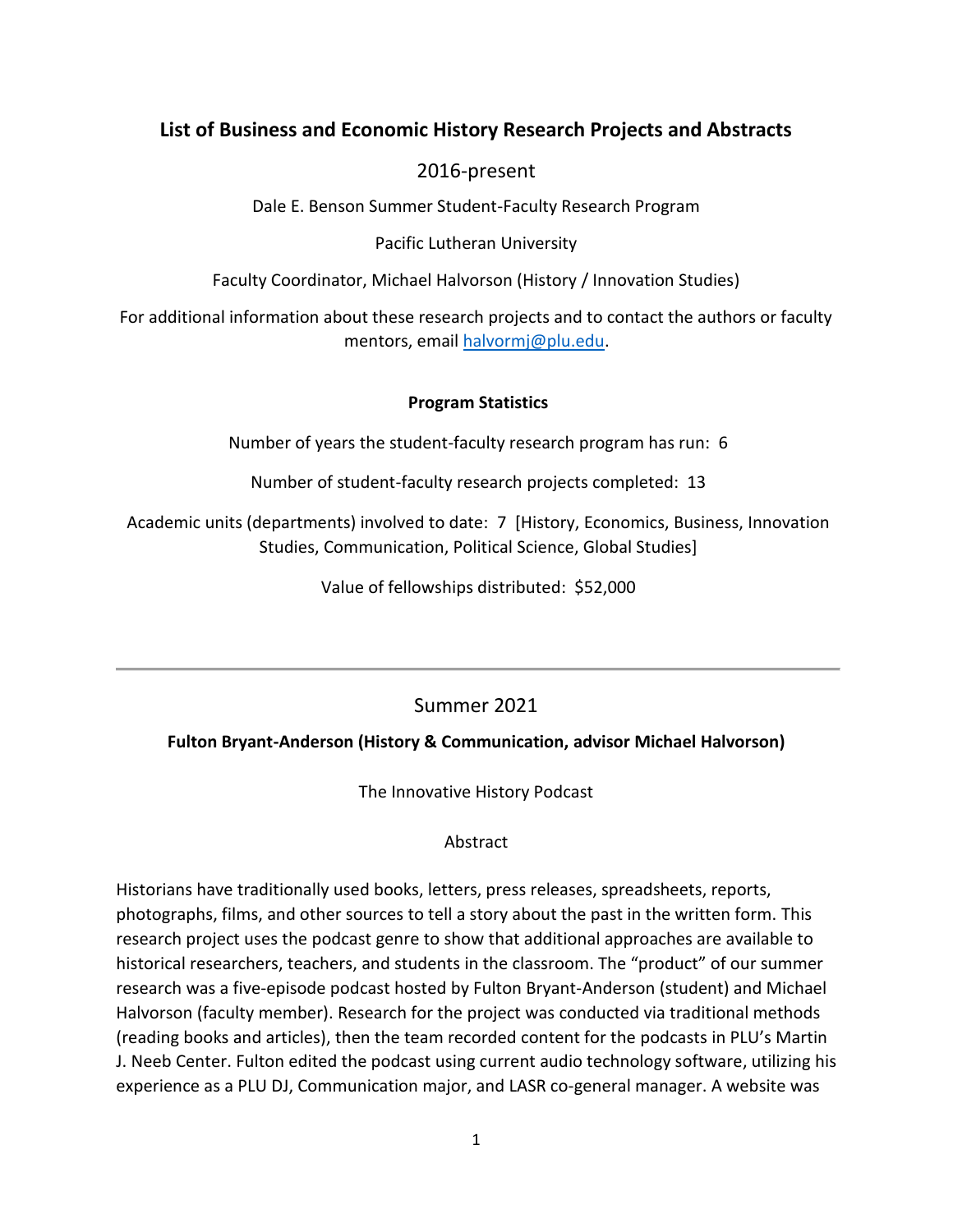created by Mike and Kim Halvorson to advertise the podcasts, which were subsequently distributed on Spotify, Apple iTunes, Google podcasts, Stitcher, and other platforms. To see and hear the final product, visit [https://innovativehistory.org](https://innovativehistory.org/)

In terms of content, *Innovative History* places emerging media such as music, video games, and new computing technologies at the center of historical conversations. These materials are analyzed to reveal how new media depicts the past, and how musicians or gamers become agents of historical change, and how new sources impact historical research and teaching.

As a sample of this approach, *Innovative History* develops several case studies (episodes) about topics that have special relevance for contemporary students. First, social and cultural history are analyzed through the lens of the 2011 video game *L.A. Noire* and its connections to late 1940s Los Angeles, its bustling jazz culture and *noir* genre. Second, music is analyzed physically and sonically with Mi'kmaq artist Willie Dunn and his relationship to the 1960s Folk Scene and the Red Power Movement of the 1960s and 1970s. Third, violence is looked at in-relation to *Call of Duty*, video games mechanics, and the early video games of the late 1970s and 1980s. Fourth, the series *Red Dead Redemption* is analyzed in relation to 19<sup>th</sup> and 20<sup>th</sup> century U.S. history, the western genre, and the genre's depiction of violence.

*Innovative History* is designed to attract new students to PLU and historical study. It argues that new artifacts can enrich the study of history, but only if they are placed at the center of the historical conversation, which involves research into their production, origins, critiques, and geographical contexts. The project hopes to push historical storytelling forward in both its content and medium, in the hope that both academic and non-academic audiences will find new inspiration in studying the past.

#### **Kristin Moniz (Business & Economics, advisors Michael Halvorson and Karen Travis)**

Sustainability in the Hotel Industry: From Big Chains to Airbnb

## Abstract

Climate change has been a problem at the forefront of global business and research for many decades. Some companies, particularly in the hotel and tourism industry, have been making strides to correct the harmful effects done to the environment by corporations in the past. This paper focuses on the specifics of sustainable practices that hotels are participating in and implementing, including practices involving energy consumption, recycling, waste disposal, water consumption, and food waste disposal. It also questions how viable sustainability efforts are from both a corporate and consumer perspective. The project surveys challenges to the implementation of sustainability practices, such as disadvantages to employees and staff, and unforeseen issues that arise when sustainability practices are enacted.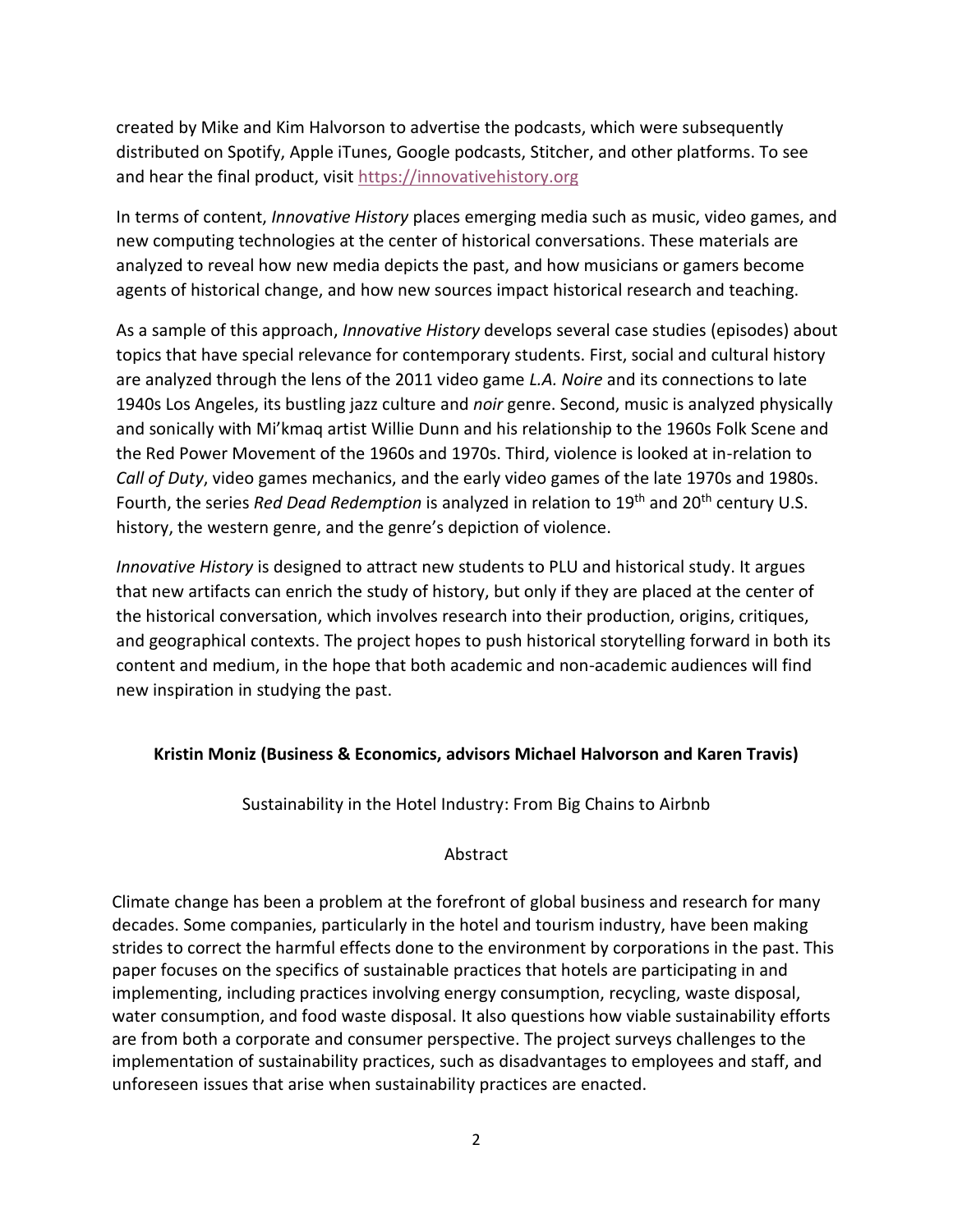The project also includes an economic analysis of the motivations behind hotels recent moves to be sustainable. Using a new data set representing a range of U.S. cities, we offer the tentative conclusion that the main driver of sustainability in the hotel industry today is fixed cost reduction. I also investigate the opportunities that disruptive innovators like Airbnb present to the hotel industry, and how competition from these corporations are pushing hotels to use sustainability as a competitive advantage.

The paper argues that a hotel's corporate social responsibility to the protection of the environment is worth pursuing, but the negative impact that sustainable practices have on employees and staff need to be addressed through planning and exemplary managerial procedures.

# **Gracie Anderson (History & Political Science, advisor Peter Grosvenor)**

"Turn it Around, Seattle:" Fighting Initiative 13 and the Business of Combating Bigotry

## Abstract

In 1978, Seattle's Initiative 13 threatened the survival of new legal protections for queer people in housing and employment. The leaders of the charge against I-13 were the mainstream Committee to Retain Fair Employment (CRFE), a confederation of straight and gay Seattle political leaders and businesspeople; SCAT (Seattle Committee Against Thirteen); and WAT (Women Against Thirteen), which was associated with SCAT but centered women's and lesbians' voices. The latter organizations favored direct action and queer visibility, while the former was immersed in the culture of business and prioritized transactional relationships, efficient hierarchies, and respectable public images.

This paper examines the organizing principles and practices of the groups CRFE and SCAT/WAT to illustrate their differences, and the bearings of those differences on the broader fight for queer liberation. While the non-confrontational, politically expedient tactics of CRFE were effective in shoring up support for the anti-13 campaign, they failed to create the long-term, holistic connections with various communities necessary for sustained social and political change. On the other hand, SCAT and WAT, along with other grassroots groups, did not compromise complexity or visibility to the same level, creating coalitions that would outlive the anti-13 fight.

Seattle's I-13 struggle represented the larger conversation happening within queer activism at the time, which would prove perennial: the tension between pursuing "acceptability" for queer people in straight society and expanding the public's imagination of queerness to include the full spectrum of queer identity. The business and economic history of the Puget Sound region is richer when these stories are told.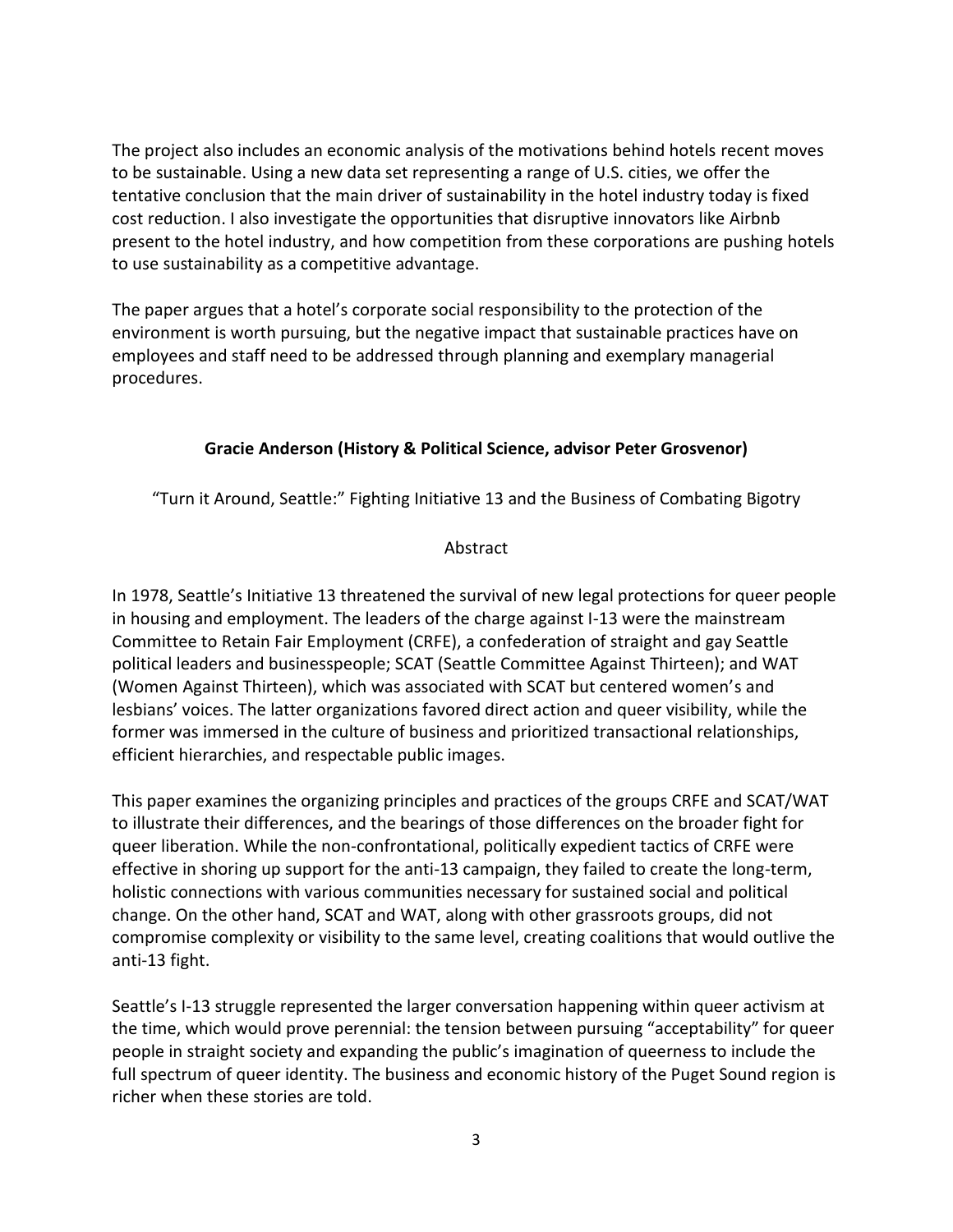# Summer 2020

# **Benjamin Merrill (School of Business, advisor Ralph Flick)**

Effective and Ethical Automation in Human Resources

# Abstract

Information technology, and in particular Artificial Intelligence (AI), is impacting lives and disrupting business in many significant ways. AI technologies such as Apple Corporation's Siri and Amazon.com's Alexa have radically altered our use of consumer technology, while enterprise use of AI is impacting industry via driverless cars, security, and surveillance. AI is automating jobs, replacing human workers, and supplementing employment systems.

One business function that provides substantial opportunity for cost reduction with AI is Human Resource Management (HRM). Here AI can be used to automate tasks such as screening job candidates, delivering training and development programs, and employee selfservice.

This paper argues that the automation of HRM can offer substantial benefits to employers in the form of efficiency, cost savings, and effectiveness. However, we warn that employers must recognize and account for the ethical and moral consequences of such technology. While it is true that AI can offer cost savings and the rapid automation of certain tasks, ethical implications should be a chief concern of those who use this technology.

# Summer 2019

# **Zackery Gostisha (History, advisor Rebekah Mergenthal)**

"We had pretty well drained them of skins": The Commercial Language of Colonization in the Early European Exploration of the Pacific Northwest

# Abstract

Many scholars have linked theories of Global Capitalism to colonization and modernity for decades, and recent historiographies of science, European expansion, and empire have debated the ties between Early Modern cultural and intellectual movements that cohered into what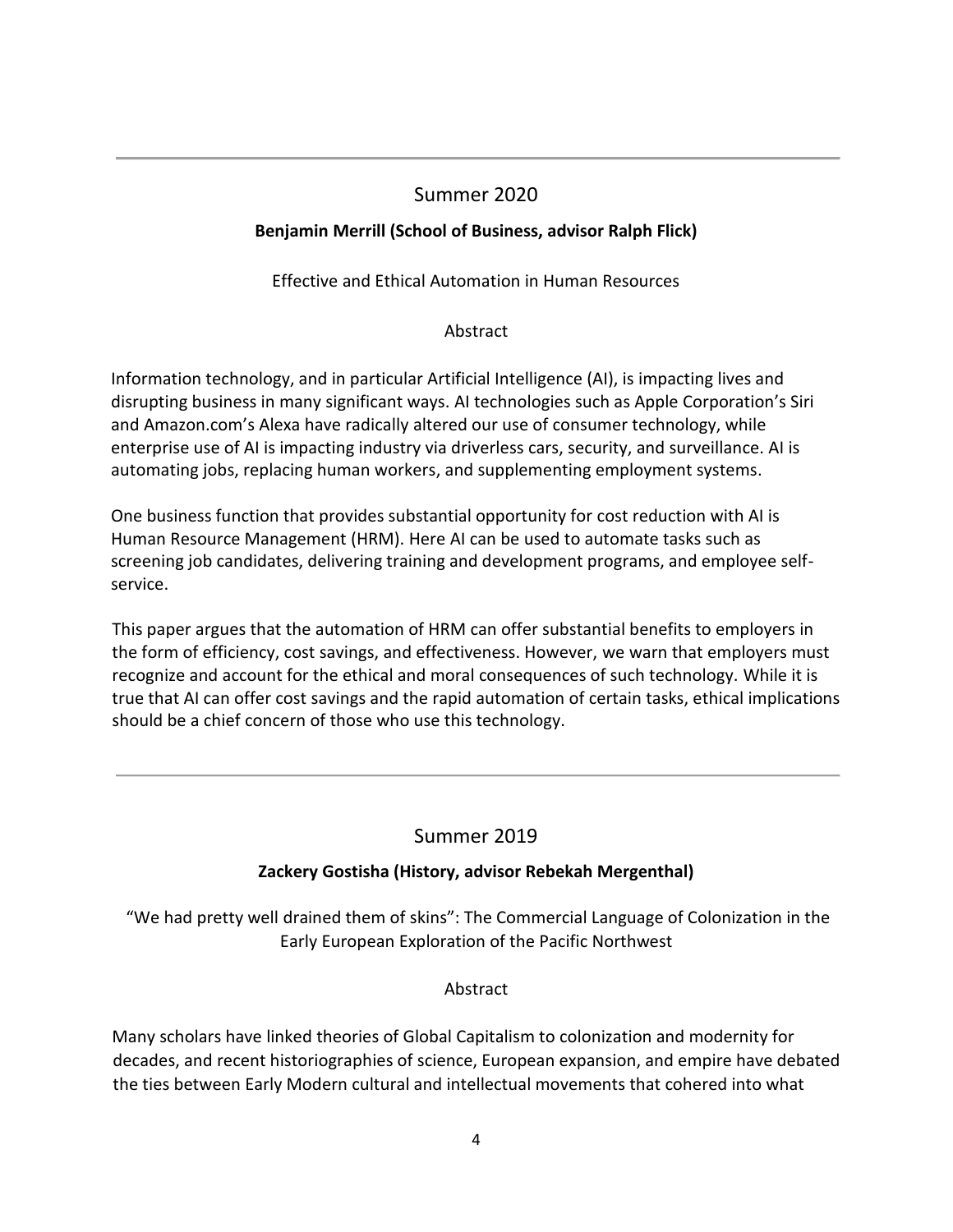became largely referred to as Capitalist economics. While many scholars have studied colonizers as agents of Capitalist or proto-Capitalist economics, these analyses have been largely confined the Atlantic world. In contrast, this paper analyzes the writings of several late eighteenth century European and Creole American colonizers of the Pacific Northwest Region, especially Juan Perez, James Cook, and Robert Gray, to explicate the content and function of the economic discourse in these colonial texts. This paper argues that a discourse of "commercial colonization" permeated such texts, which shaped how colonizers understood the spaces and peoples with whom they interacted. The discourse of commercial colonization emphasized reciprocity in all encounters yet consigned Indigenous peoples to inherently inferior status in relation to colonizers and was used to justify colonial violence. When the idealized practice of European commerce was challenged, colonizers relegated those who challenged their theories to subordination instead of revising their guiding ideals. These sources portray relationships in transactional terms, motivated by profit above all else. Thus, this paper argues that the tensions in these colonial texts are examples of an emerging Capitalist worldview that links the larger European colonial project to modern theories of race, commodification, and exploration, allowing us to better understand the relationships between each.

### Summer 2018

### **Abigail E. Welch (History, advisor Rebekah Mergenthal)**

Ezra Meeker, "the living symbol" of "the Golden West": Business Opportunity and Identity in Nineteenth Century America

### Abstract

This research project explores the relationship between various business activities of Ezra Meeker, an early white settler of the Pacific Northwest, to illuminate how his identity was shaped by nineteenth-century American business culture. Since Meeker faced both financial and personal failures in his hop and his Klondike business enterprises, he felt pressured to produce a legacy of success. Meeker looked to his pioneer past as the time when he was the most successful. Thus, he used his public and published memorialization of the Oregon Trail to restore his legacy. Making extensive use of archival and printed sources, this project argues that it is only in comprehending the successes and failures of Meeker's business pursuits that his nationally important work of preserving the past can be truly understood. In this way, Meeker research also sheds light on crucial aspects of American identity, including westward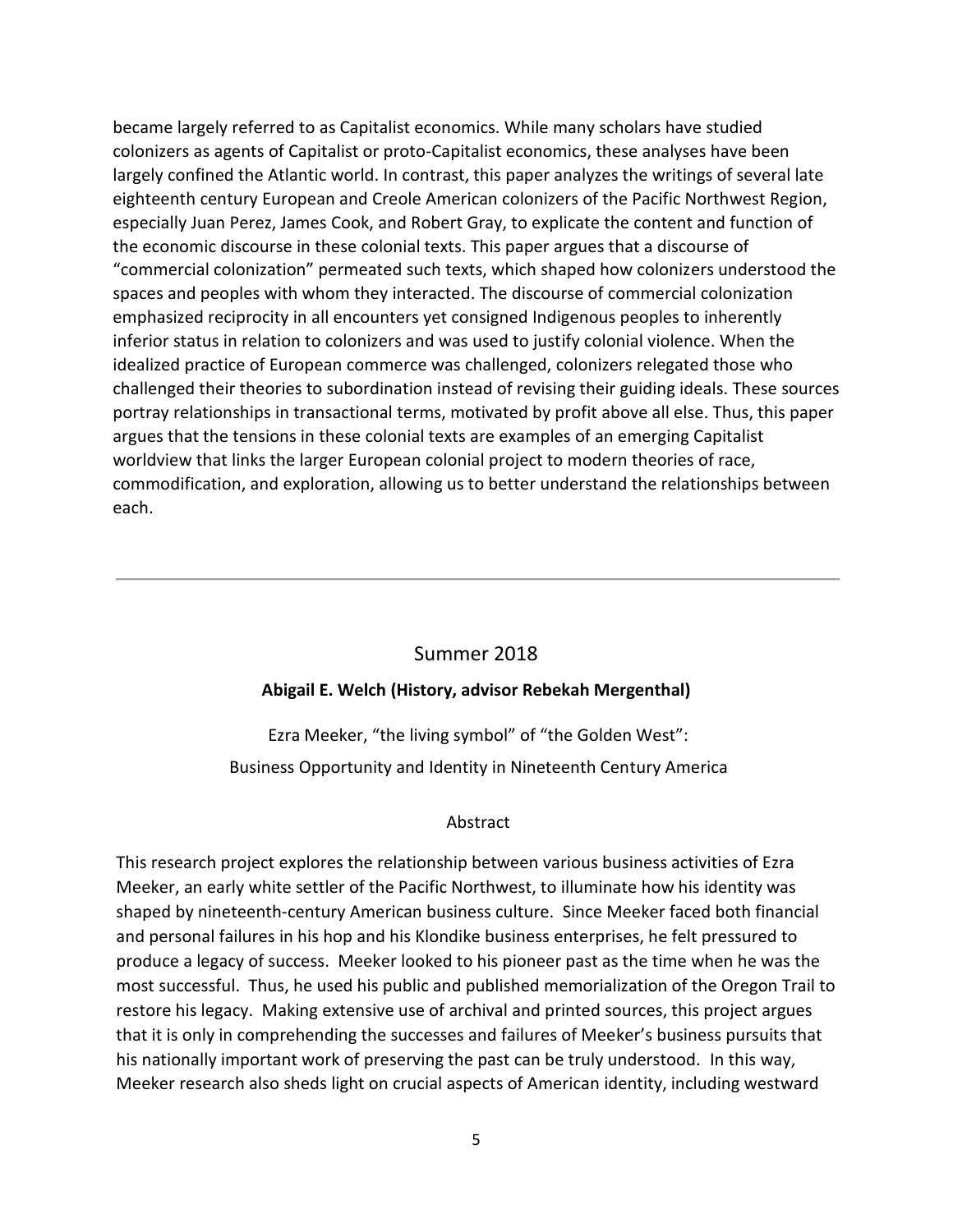expansion and myths of the West, which people like Ezra Meeker have preserved and perpetuated. This identity is vital to appreciate since American's perceptions of their country have been built on this understanding of our nation's past.

## **Sarah Cornell Maier (Business, advisor Mark Mulder)**

An Exploration into Experiences with Terminal Illness: Understanding Barriers in Communication and Support from Public Policy and Marketing

### Abstract

This research is exploring the communication barriers that may arise in the experience of terminal illness, and seeks to broaden the literature to present perspectives of both family/friends of a person with a terminal illness as well as the perspective of medical professionals.

The paper explores the following questions:

- What challenges are present surrounding communication for a terminal illness in the areas of conversations with family, caregivers and friends (related to diagnosis, medical information, and routine conversation)?
- What are some of the experiences of those with a terminal illness related to challenges they might encounter, as well as personas they may exhibit?
- What are recommendations from those with experience supporting a person with terminal illness (i.e., family, friends and healthcare/medical staff), and ultimately what might the 'ideal' journey be through terminal illness as one navigates this new experience?

This study utilized 15 semi-structured interviews of people with direct experience of supporting a person with a terminal illness. Participants offered experiences surrounding terminal illness and important insights about those with a terminal illness. Participants offered insights from the perspective of family members/friends and healthcare professionals. Transcripts were thematically coded by two different coders and emergent themes followed.

Participants in this qualitative study offered four main areas of tension in the experience of terminal illness and corresponding relational factors. These four areas include: the fragile state of a person after they are diagnosed with a terminal illness; a common lack of experience talking about death, dying, and terminal illness; personas that a person with a terminal illness or their friends and family members may put up; and primarily focusing on the person with a terminal illness in their final times, rather than one's own issues.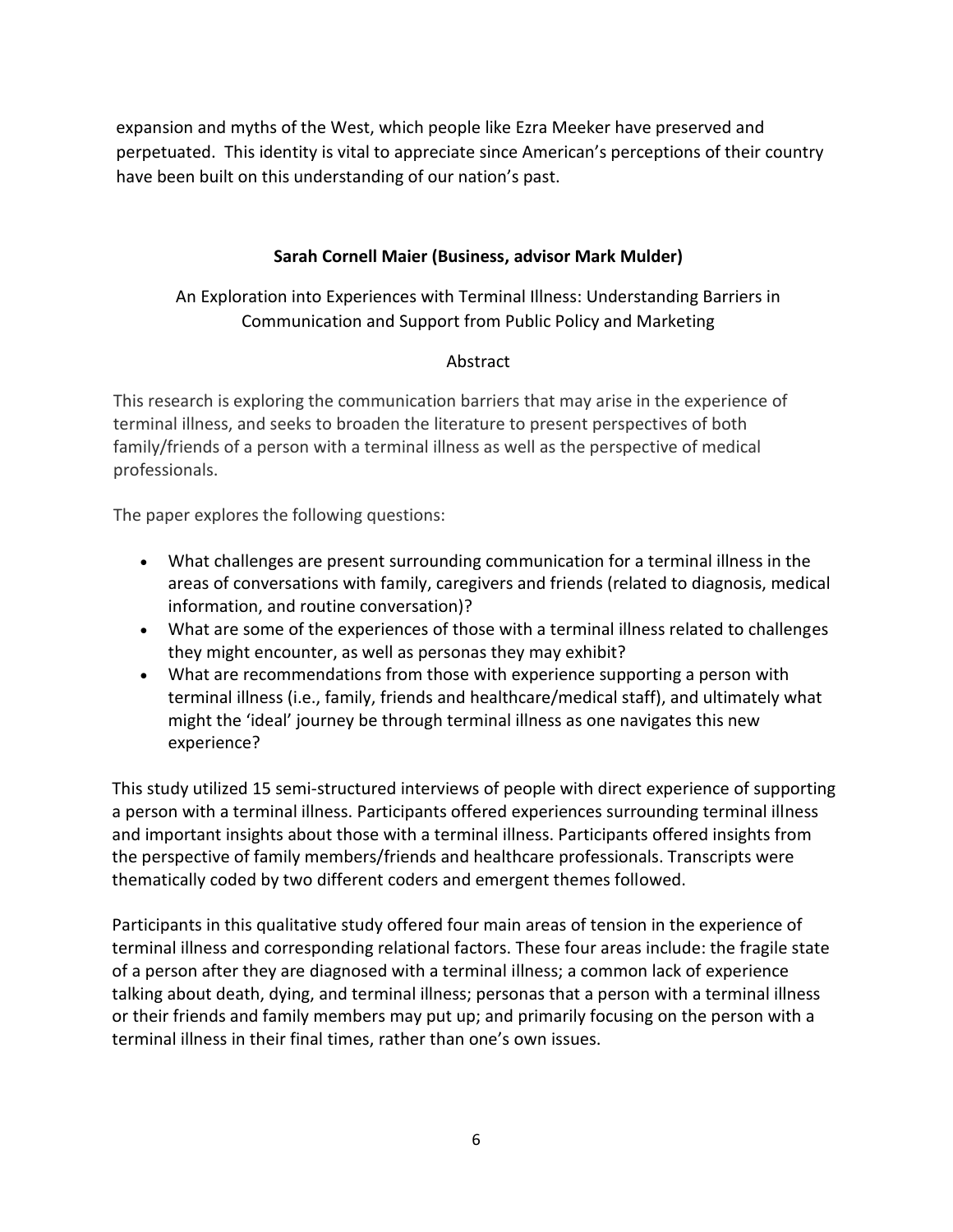Participants also offered three distinct personals that are often found in the experience with a person with the terminal illness, including: (1) The Fighter, (2) The Caregiver, and (3) The Denier/Avoider. In short, the interviewees proposed the idea of open, honest, and vulnerable conversation as the antithesis to their described tensions. They also spoke in terms of empathy, presenting a framework for conversations that revolved around selflessness and care for the person with a terminal illness in their final times.

While this may at first sound like common sense to some, the present research finds that it is in *no way a common experience*. Across all respondents, this was a tension filled process, and there is a long journey ahead before society sees this as a more positive experience. Overall, the respondents spoke in terms of empathy, presenting a framework for conversations that revolved around selflessness and care for the person with a terminal illness in their final times. Understanding and then helping to mitigate barriers to effective and loving communication may improve this experience for patients, families and caregivers, even if no changes are made in the logistics of treatment.

Partnerships between nonprofit organizations, government agencies, and care providers can help create and pilot communication protocols for how to navigate this journey by identifying and moving beyond stigmas and communication barriers. Whether this is through healthcare based conversations or those with families, this research shows an imperative for policy makers, researchers and healthcare providers. Promoting the idea of a good death in the palliative and hospice care industry can help to improve the quality of life of those impacted by terminal illness.

#### **Damian Alessandro (Innovation Studies, advisor Michael Halvorson)**

The Dream Machine Or

#### Conviviality, Personal Computers, and the Apple Macintosh

#### Abstract

The 'PC Revolution' was started on the wave of a counterculture movement that swept through the United States in the 1960s. Inspired by humanist ideals, visionaries such as Doug Engelbert and Ted Nelson engaged in a mission to take computing out of the hands of big businesses and government functionaries and place it in the hands of regular people. This endeavor continued into the 1970s as personal computers (PCs) took shape and found commercial expression. Lee Felsenstein, inspired by Ivan Illich's work, *Tools for Conviviality*, set out to create a convivial computer that could be used by anyone, an idea that would be acted on in the Bay Area Homebrew Computer Club meetings that he helped orchestrate. This key development was a foundational moment for the nascent PC industry.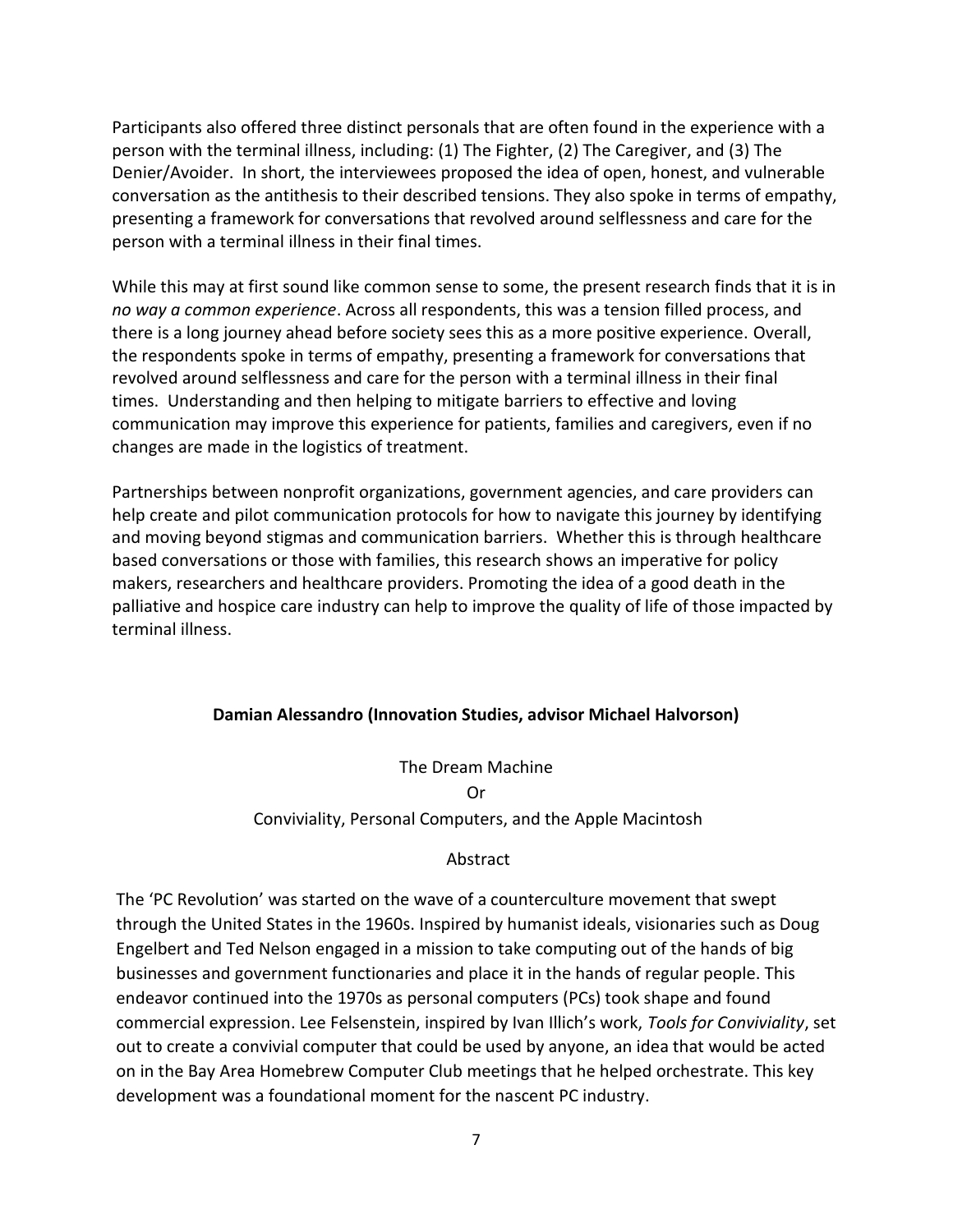This Benson Family summer research project presents a definition of conviviality based on the work of Illich, Felsenstein, and other theorists. I argue that the Apple Macintosh, created by Apple Computer, Inc., was the most successful attempt at creating a convivial-type device between the years 1974 and 1984. The Macintosh should be understood as a culmination of several distinct innovations developed by numerous actors over many years. Collectively, however, the team was inspired to build a revolutionary "dream machine" that became an organic whole, as earlier theorists had envisioned and requested. By bringing numerous innovations together into one package, Apple Computer and its Macintosh Division created a convivial device unlike any of that era.

## Summer 2017

### **Alex Lund (History, advisor Rebekah Mergenthal)**

'To salvage something of the Scobey line!': Grain Elevators and Community in Northeastern Montana, 1917-2017

#### Abstract

The relationship between the Railroad and the communities it created has long been studied as an integral part of westward expansion and for its role in the global trade of agricultural goods. Likewise, when it comes to Rail abandonment, the economic factors of this relationship have been well studied to explain decline in Rail service. However, very little of this research addresses the social and economic impacts abandonment has on the communities that are left behind. Furthermore, the role of grain elevators and what happens to them after Rail abandonment is often overlooked, particularly those communities that maintain elevators without Rail service.

This paper utilizes Scobey, Montana, as a case study to explore the social and economic relationships between an agricultural community and its grain elevator before and after Rail abandonment. Primarily through the use of local newspaper, the *Daniels County Leader*, and interviews with Scobey community members, this study addresses the business relationship between grain elevators and the communities they serve, and the choices this farming community has been forced to make to remain viable. This paper gives voice to an under represented group in American agricultural history, the Rail abandoned community.

By researching the economic and social impacts of Rail abandonment upon Scobey and the subsequent strategies independent farmers are forced to employ, economically feasible solutions can be developed that are respectful of local populations and addresses needs of the community and various agricultural businesses present.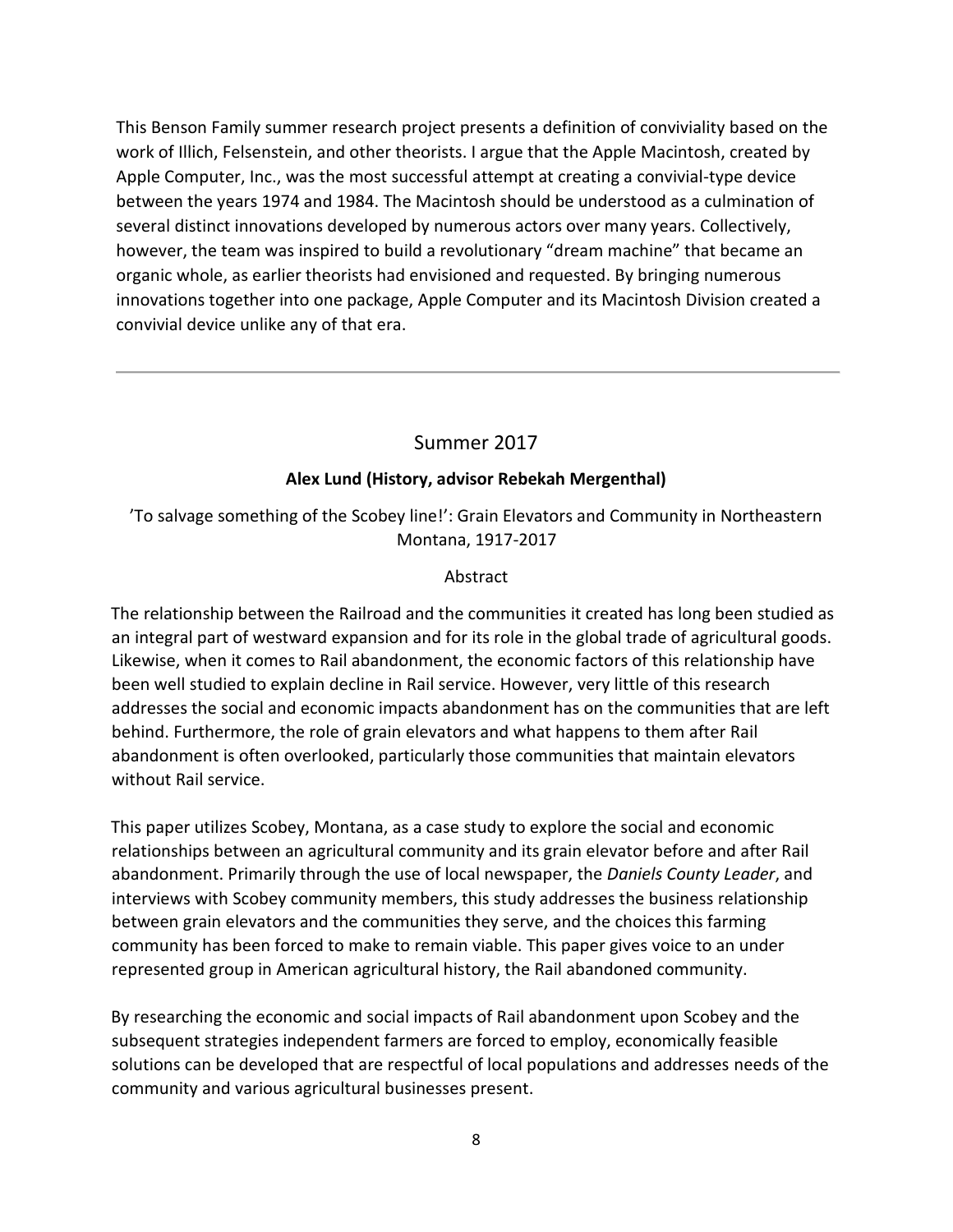### **Michael Diambri (History, advisor Beth Kraig)**

It's Not Just Business, It's Not Just Booze: Gay Bars and the Shaping of Seattle's Queer Community in the 1970s

#### Abstract

This research project examines the cultural history of Seattle's gay and lesbian bars in the 1970s through the lens of business and leisure as factors shaping the development of the LGBT community. It also focuses on the role that gay bars and clubs had in shaping queer economic standing within the city, as well as the relationship bar patrons and owners had to sociopolitical activism. Three Seattle-area bars are highlighted as case studies—The Monastery, Shelly's Leg, and The Silver Slipper. Collectively, they reveal the diversity and economic development of Seattle's queer culture in the 1970s. The research suggests that activism and politics are fundamental pathways into understanding the experience of American LGBT communities. However, focusing solely on activism and politics often removes notions of personhood, sociality, and leisure from queer history, and these factors are important aspects of  $20<sup>th</sup>$  century life. The story is enriched by considering the fundamental role that business and economics played in the construction of queer ideologies. Stories of business owners and their queer clientele give impressive views into the rich, burgeoning culture of queerness cultivated in Seattle and beyond in the 1970s.

### **Teresa Hackler (Economics, advisor Karen Travis)**

Portland's Forgotten History: An Analysis of Racism's Impact on Black Health Outcomes from 1940-1960

#### Abstract

Portland is often championed as a socially progressive "utopia" by mainstream media and widely circulated history textbooks alike. However, this research seeks to question the authenticity behind this stereotype of Multnomah County. This paper explores correlation between historical racism and present-day overrepresentation in negative health indicators for the black population of Multnomah County, Oregon. It attempts to fill gaps present in previous literature which fail to examine historical health outcomes of black residents.

This research analyzes death records gathered from the years 1940, 1950, and 1960; it uses statistics and economic theories to calculate whether black and white residents were dying of the same causes in equal numbers. Data personally gathered is examined in combination with the historical context of this same period. This work is part of a growing body of research that attempts to preserve the black history of Portland and seeks to explain from where current health and economic discrepancies stem.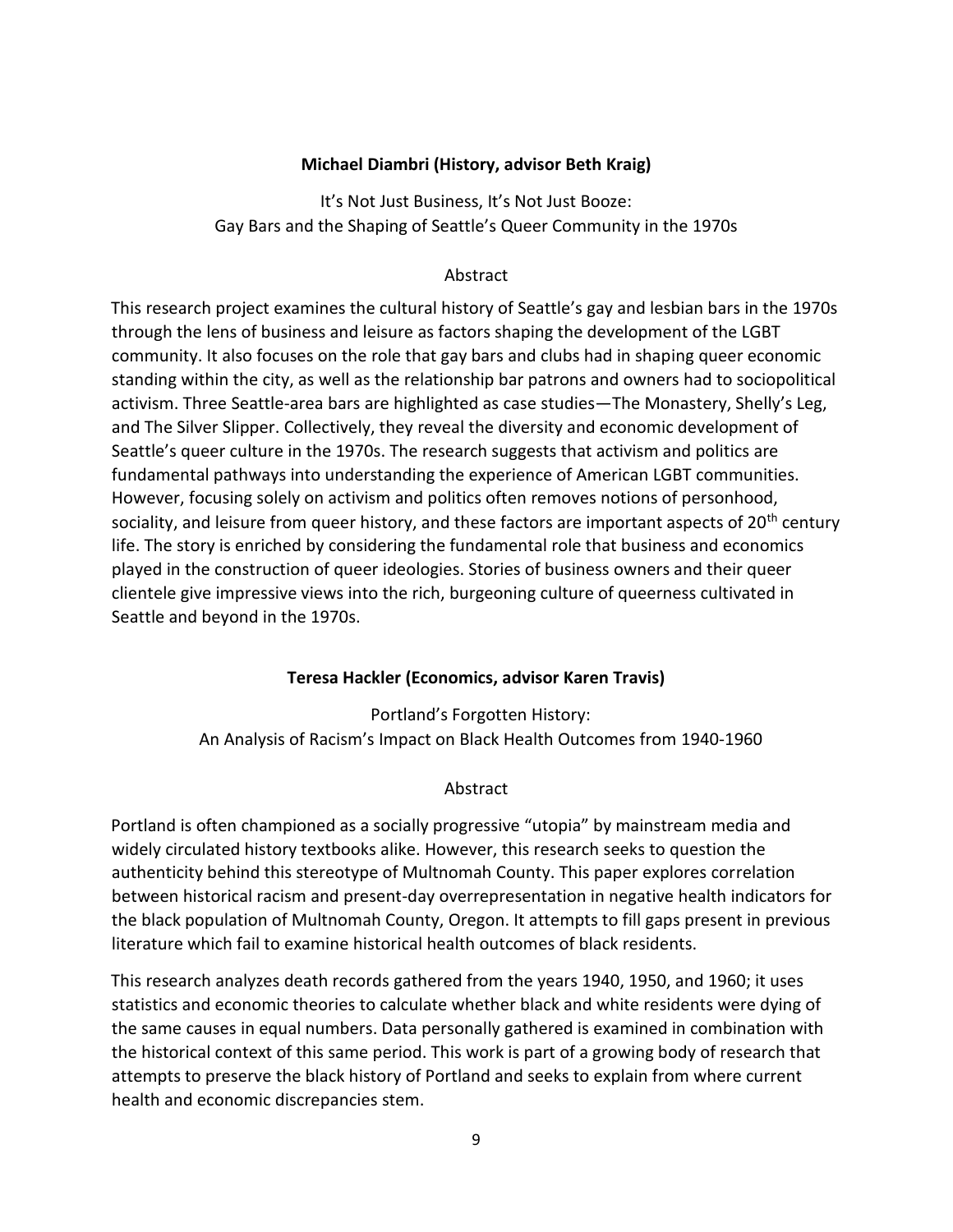# Summer 2016

# **Matthew Macfarlane (History, advisor Michael Halvorson)**

Innovation and Development in the Software Industry, 1977-1994:

A New Chapter in American Business

## Abstract

This project illustrates the importance of technical innovation in the creation of PC software from 1977 to 1994, a time of sustained growth and change in the global software industry. In this era "before the Internet", visionary start-ups such as MicroPro, Lotus 1-2-3, VisiCorp, and Microsoft created software for the first home personal computers. What becomes clear after an analysis of these companies and their primary products is that although they were competitors they were also working together to create an industry that was profitable, durable, and designed for financial success over the long term. Common caricatures of tinkerers in garages and big personalities locked in fierce competition are only partially accurate images of software pioneers. Instead, it was the drive to make better products for consumers that fueled the success of early software companies, especially those located in the supportive business communities of Massachusetts, Silicon Valley, and the Pacific Northwest.

This project illustrates the importance of software companies being multi-dimensional in their long-term approach to product development, and it highlights the consumer-first model that many pioneers employed as they built early business software such as spreadsheets and word processors. This research was supported by a Benson Family Summer Research Fellowship.

# **Marc Vetter (Sociology and Global Studies, Advisor Peter Grosvenor)**

The Self-Determination Era: A Historical Overview of Federal Policy on American Indian Health Care from 1950-1976

# Abstract

For Native American activists, the 1970s are widely regarded as the 'golden era' of American Indian legislation. This decade saw the objective of Federal Indian policy shift from cultural assimilation towards self-determination for individual Native communities. This new episode in Federal-Indian relations decentralized the provision of Native American healthcare, allowing tribes to organize their own community health systems through contracts rather than relying on federal health structures. Nearly forty years later, self-determination has effectively reduced